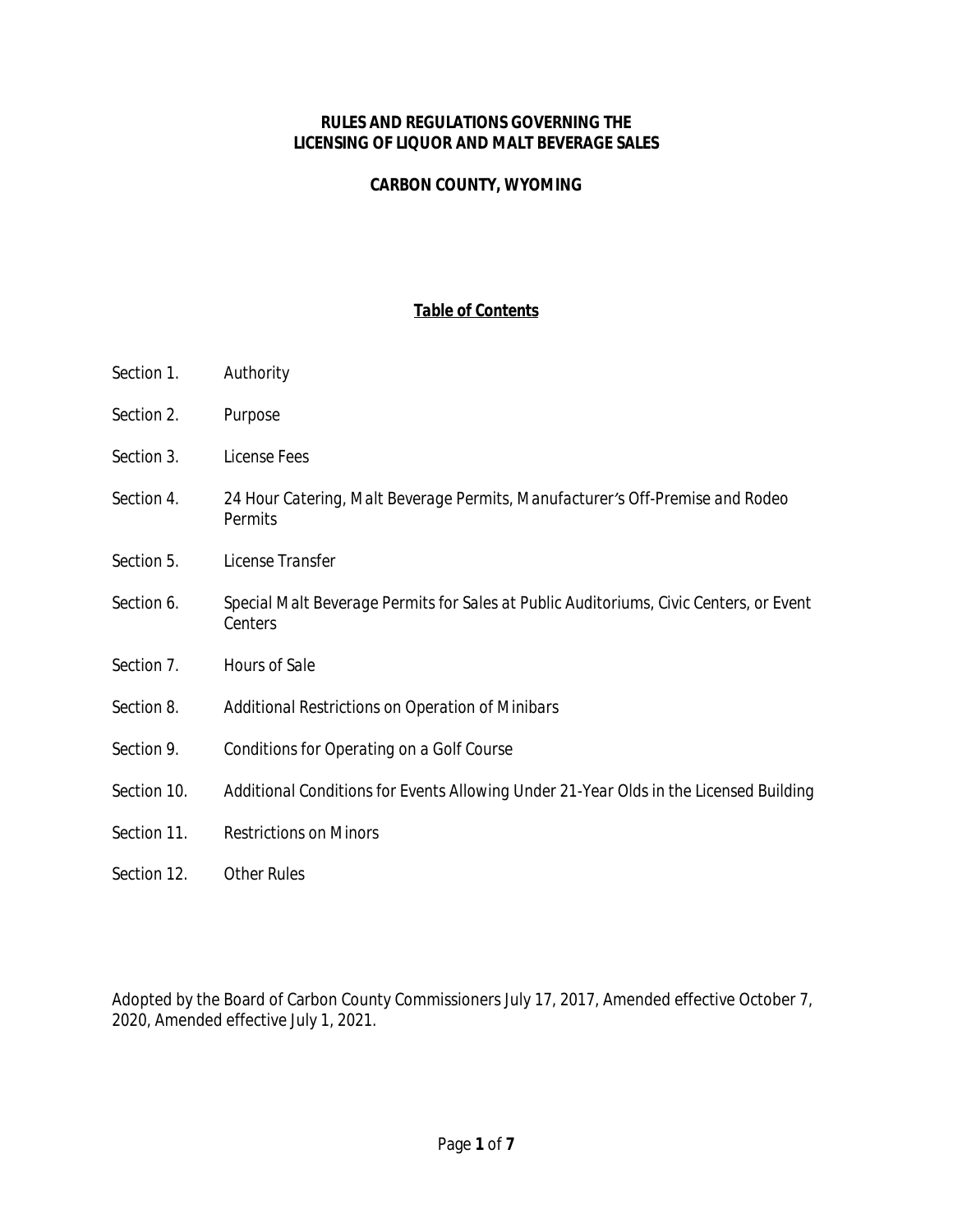#### **SECTION 1. AUTHORITY.**

These rules and regulations are adopted under the authority of W.S. 16-3-101 et. seq., W.S. 12-4-101(a), 12-4-201(e), 12-4-201(h), 12-4-301(a), 12-4-405, 12-4-411, 12-4-412(b)(viii), 12-4-413(d), 12-4-502(e), 12-4-504(a), 12-4-601(a) and (b), 12-5-101(d), 12-5-201(e) and (h), and 12-5-201(k)(iii).

#### **SECTION 2. PURPOSE.**

The purpose of these rules and regulations is to establish uniform policies governing the licensing of liquor sales by entities licensed by the Carbon County Board of County Commissioners, as the "Licensing Authority" under Title 12 of the Wyoming Statutes.

#### **SECTION 3. LICENSE FEES.**

The following license or permit fees shall apply to the specified type of license. Each license fee shall be payable at the time of application and shall be in the full amount, unless an annual license is prorated for a license issued after the annual license term of September 1 of each year. No refund of all or any part of any license fee shall be made at any time following the issuance of the license or permit.

#### Annual License Fees:

- 1. Retail Liquor License (12-4-201(e))- \$1,500.00
- 2. Resort Retail Liquor License (12-4-405)- \$2,000.00
- 3. Malt Beverage Permit (12-4-201(h))- \$500.00
- 4. Limited (Club) Retail Liquor License (12-4-301(a))- \$750.00
- 5. Restaurant Liquor License (12-4-411) \$2,000.00
- 6. Microbrewery Permit (12-4-412(b)(viii))- \$500.00
- 7. Winery Permit (12-4-412(b)(viii))- \$500.00
	- a. Satellite Winery Permit (12-4-412(d)(i))- \$100.00
- 8. Bar and Grill Liquor License (12-4-413(d)) \$1,500.00
- 9. Special Malt Beverage Permit for Public Auditoriums, Civic Centers or Event Centers (12-4-504) \$1,500.00
- 10. Satellite Manufacturer Permit (12-2-203(g)(i))- \$100.00
	- a. This type of permit is subject to approval after a public hearing.

#### 24 Hour Permit Fees:

- 1. Twenty-four (24) hour Catering Permit (12-4-502(e)) \$50.00
- 2. Twenty-four (24) hour Malt Beverage Permit (12-4-502(e))- \$50.00
- 3. Manufacturer's Off-Premise Permit (12-2-203(g)(ii)) \$50.00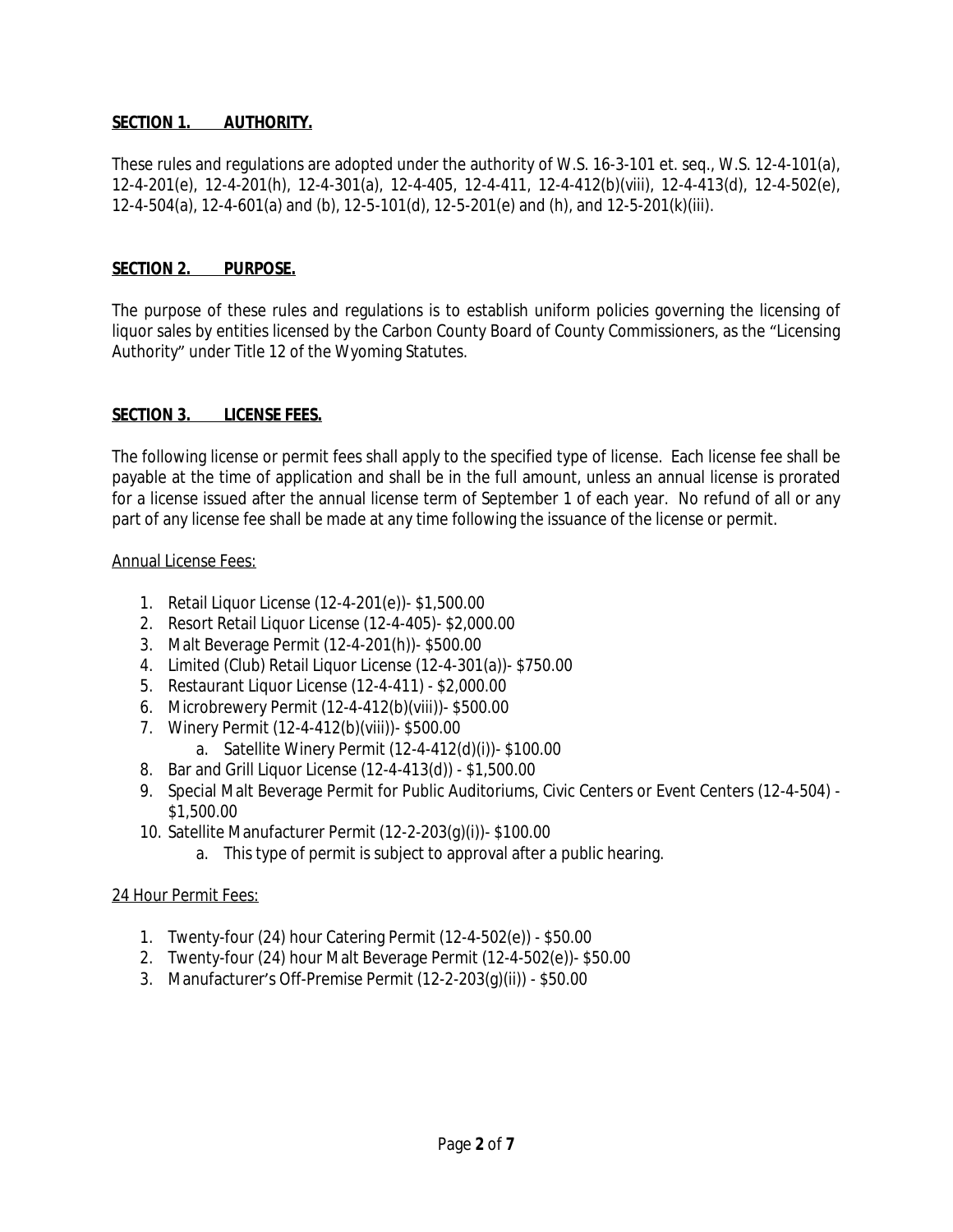## **SECTION 4. TWENTY-FOUR HOUR CATERING, MALT BEVERAGE, MANUFACTURER'S OFF-PREMISE AND RODEO PERMITS.**

Applications for 24 hour permits shall be made on a form provided by the County Clerk and shall be accompanied by a letter from the property owner where the event is to be held approving the sale of alcohol or malt beverages on the specific date(s) and time(s). No person shall receive more permits than the statutory allowance for the same premises in any one (1) year with the exceptions as defined in W.S. 12-4-502(c) and W.S. 12-2-203(g)(ii). The one (1) year period begins September 1 and ends August 31. Premises will be determined by the County Clerk or Board of Carbon County Commissioners on a case by case basis.

The 24 hour period begins at twelve o'clock midnight (12:00 a.m.) and ends at eleven fifty-nine (11:59 p.m.) the same calendar day however service time is restricted as outlined in Section 7, Hours of Sale of these Rules.

Per W.S. 12-4-507, upon application and submission of a reasonable malt beverage sales and control plan, a malt beverage permit shall be issued for events conducted at an indoor or outdoor rodeo with a total seating capacity of over seven thousand five hundred (7,500). Malt beverages shall only be served on fenced or enclosed grounds contiguous or immediately adjacent to the arena in areas specifically designated by the permittee and approved by the county. This permit is only valid for the dates and times issued and the fee for such permit shall be double the amount of a 24 hour malt beverage permit per day.

The County Clerk is authorized to issue the requested permits under this section. Where reason for denial is determined by the County Clerk, the Clerk may deny the issuance of the permit. In those instances where the permit has been denied, the applicant may request an appearance before the Board of County Commissioners and the Clerk shall place the matter upon the agenda at the next regular meeting.

When an event is held on or at property owned by Carbon County the county will require a \$1 million liquor liability insurance policy copied to the County Clerk listing Carbon County as an additional insured.

### **SECTION 5. LICENSE TRANSFER.**

A person seeking to transfer an annual license shall submit a new application form and shall pay to the clerk at the time of such application a non-refundable additional license fee of one hundred dollars (\$100.00). The transfer application shall be set for public hearing and otherwise considered by the Board of County Commissioners in a manner consistent with W.S. 12-4-601.

### **SECTION 6. SPECIAL MALT BEVERAGE PERMITS FOR SALES AT PUBLIC AUDITORIUMS, CIVIC CENTERS OR EVENTS CENTERS.**

A "Pubic Auditorium", "Civic Center" or "Events Center" is defined as:

a. An enclosed building owned by the county, city or town containing meeting rooms, kitchen facilities and an auditorium which seats at least 5,000 people and is used for public gatherings; or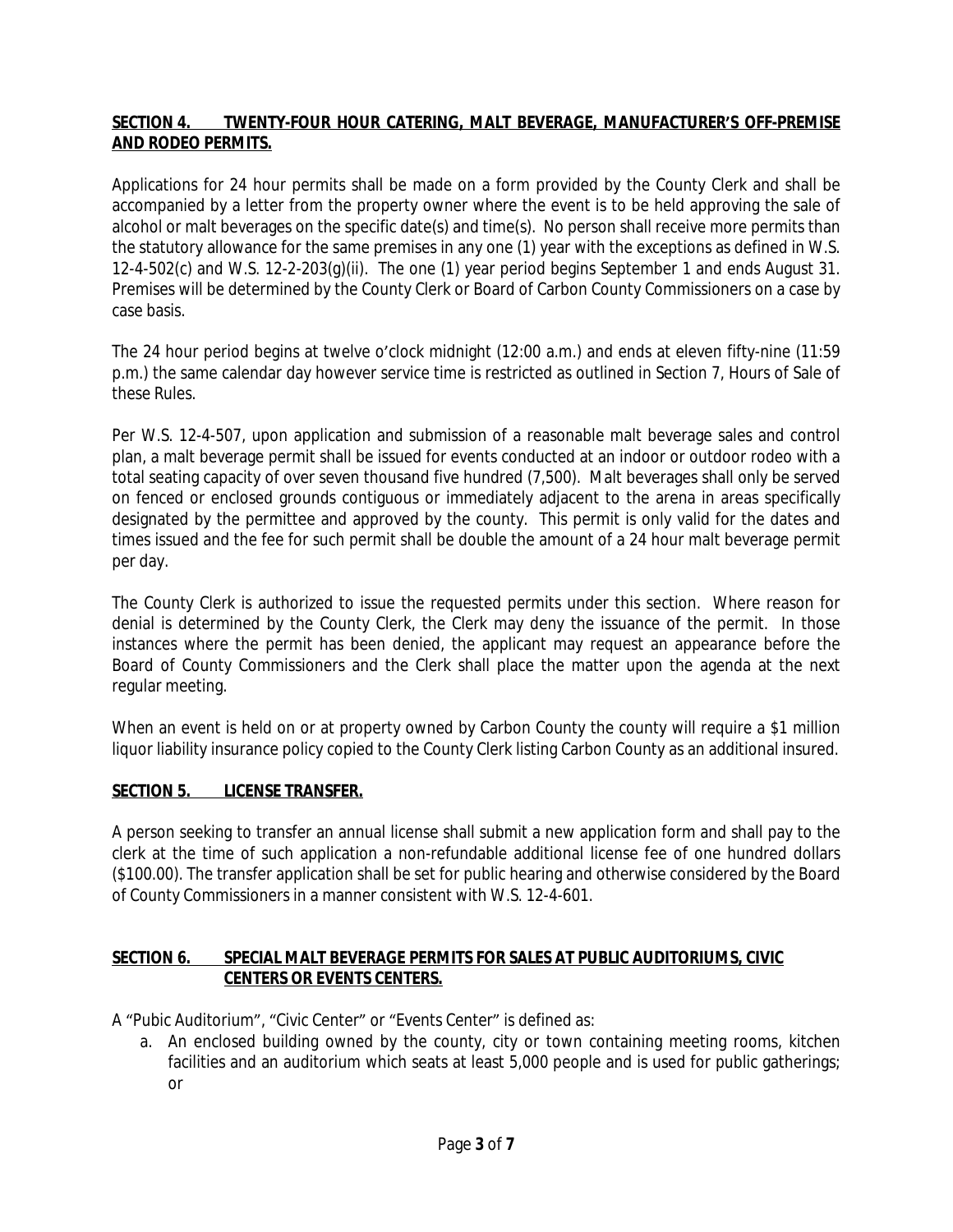b. A stadium utilized for public event including but not limited to a stadium, racetrack, outdoor arena or rodeo grounds with seating for at least 5,000 people.

To qualify for a special malt beverage permit, the Board of Carbon County Commissioners shall require that:

- b. The establishment meets the definition of a public auditorium; and
- c. The establishment shall be utilized for a public event; and
- d. The person holding the special malt beverage permit holds a written agreement with the building owner giving said person the right to sell malt beverages within the building for which the permit will be effective.

No person or organization holding a special malt beverage permit shall sell any alcoholic liquor or wine other than malt beverages on the premises described on the permit, nor shall any malt beverage be sold for consumption off the premises authorized by the permit. It shall be the duty and obligation of the permit holder to see that no sales are made to any person under the age of twenty-one (21) years.

Special malt beverage permits authorized by this section shall be issued after a hearing on application for a one (1) year period expiring August 31, unless sooner revoked.

The permit shall be operational per W.S.  $12-1-101(a)(xxi)$  but can be classified as seasonal by the licensing authority upon request by the licensee. For the purposes of this type of license, "Seasonal" shall mean an operation that is open for not less than three (3) consecutive months during a twelve (12) month period beginning September 1 each year.

## **SECTION 7. HOURS OF SALE.**

All licensees may open the licensed building at six o'clock (6:00 a.m.) and shall close the licensed building and cease the sale of both alcoholic and malt beverages promptly at the hour of two o'clock (2:00 a.m.) the following day, and shall clear the licensed building and any other area in which dispensing alcoholic and malt beverages is authorized, of all persons other than bona fide employees by two-thirty o'clock (2:30 a.m.). Provided however, upon request from the licensee and with the prior approval of the Board of Carbon County Commissioners, a licensee may be permitted to sell alcoholic and malt beverages for a longer period of time. If such a request is approved, the extended period of time shall apply to all licensees with the same type of license and only for the same date.

### **SECTION 8. ADDITIONAL RESTRICTIONS ON OPERATION OF MINIBARS.**

There are no additional restrictions imposed on the operation of minibars in the sleeping rooms of a licensee's motel or hotel operation beyond the requirements of W.S. 12-5-201(e).

# **SECTION 9. CONDITIONS FOR OPERATING ON A GOLF COURSE AND A CLUB.**

Operation on a Golf Course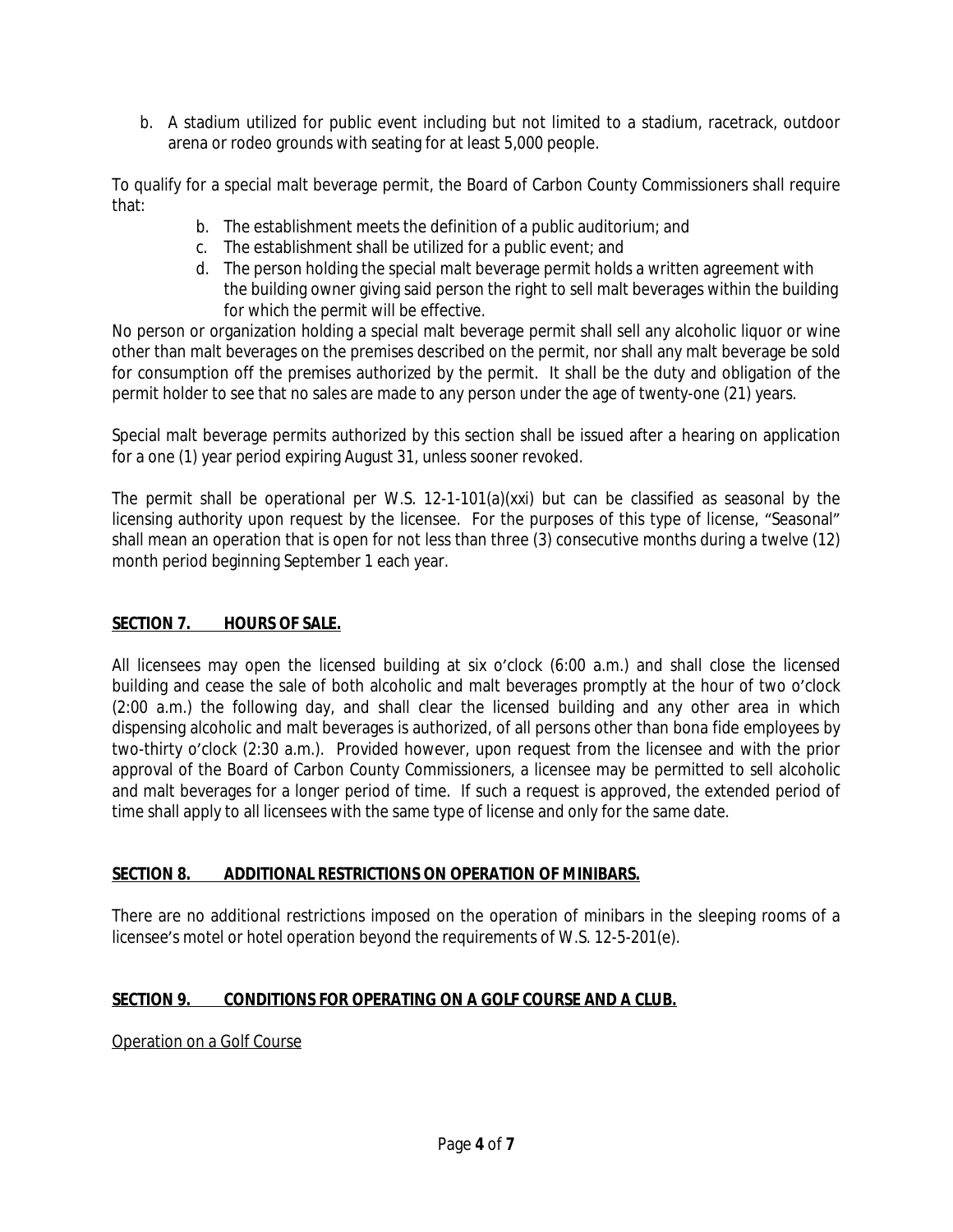There are no conditions imposed on a retail liquor license, a club limited retail liquor license or a restaurant liquor licensee operating on a golf course beyond the requirements of W.S. 12-5-201(g) and (h) and W.S. 12-4-410(b).

## Operation at a Club Other Than a Golf Course

Other than a golf club, limited retail license holders may only dispense alcoholic or malt beverages from locations outside their licensed building as approved by the Board of Carbon County Commissioners.

#### **SECTION 10. ADDITIONAL CONDITIONS FOR EVENTS ALLOWING UNDER 21-YEAR OLDS IN THE LICENSED BUILDING.**

There are no additional conditions imposed on retail liquor licensees holding an event in the licensed building at which persons under the age of twenty-one (21) are permitted beyond the requirements of W.S. 12-5-201(k).

# **SECTION 11. RESTRICTIONS ON MINORS.**

Except as provided otherwise by law, no licensee or agent, employee or server thereof shall permit any person under the age of twenty-one (21) years to enter or remain in the licensed building where alcoholic or malt beverages are being dispensed in an establishment that is primarily intended for onpremise consumption of alcoholic and/or malt beverages unless:

- e. The establishment operates a restaurant with a commercial kitchen where the primary source of revenue from the operation is from the sale of food and not from the sale of alcoholic or malt beverages; or
- f. The establishment, other than a restaurant, operates a commercial kitchen in which case persons under the age of twenty-one (21) years may enter and remain in a dining room or waiting area when accompanied by a parent, spouse or legal guardian over the age of twenty-one (21) years in the licensed building but not later than ten o'clock (10:00 p.m.) or one (1) hour after the kitchen closes, whichever is earlier; or
- g. The establishment is specifically approved by the Board of Carbon County Commissioners to allow minors. Establishments specifically approved by these rules include bowling alleys, hotels, theaters, civic/event centers, family entertainment centers however such establishments shall have a separate service area designated.

Limited retail licenses for bona fide clubs are exempt from the age restrictions in this section.

Establishments that operate primarily for off-premise sales shall maintain a separate dispensing area for the sale of alcoholic or malt beverages and the licensee shall not allow individuals under twenty-one (21) years to enter or remain in the dispensing area without being accompanied by a parent, spouse or legal guardian twenty-one (21) years or older. Examples of such establishments include but are not limited to grocery stores and convenience stores.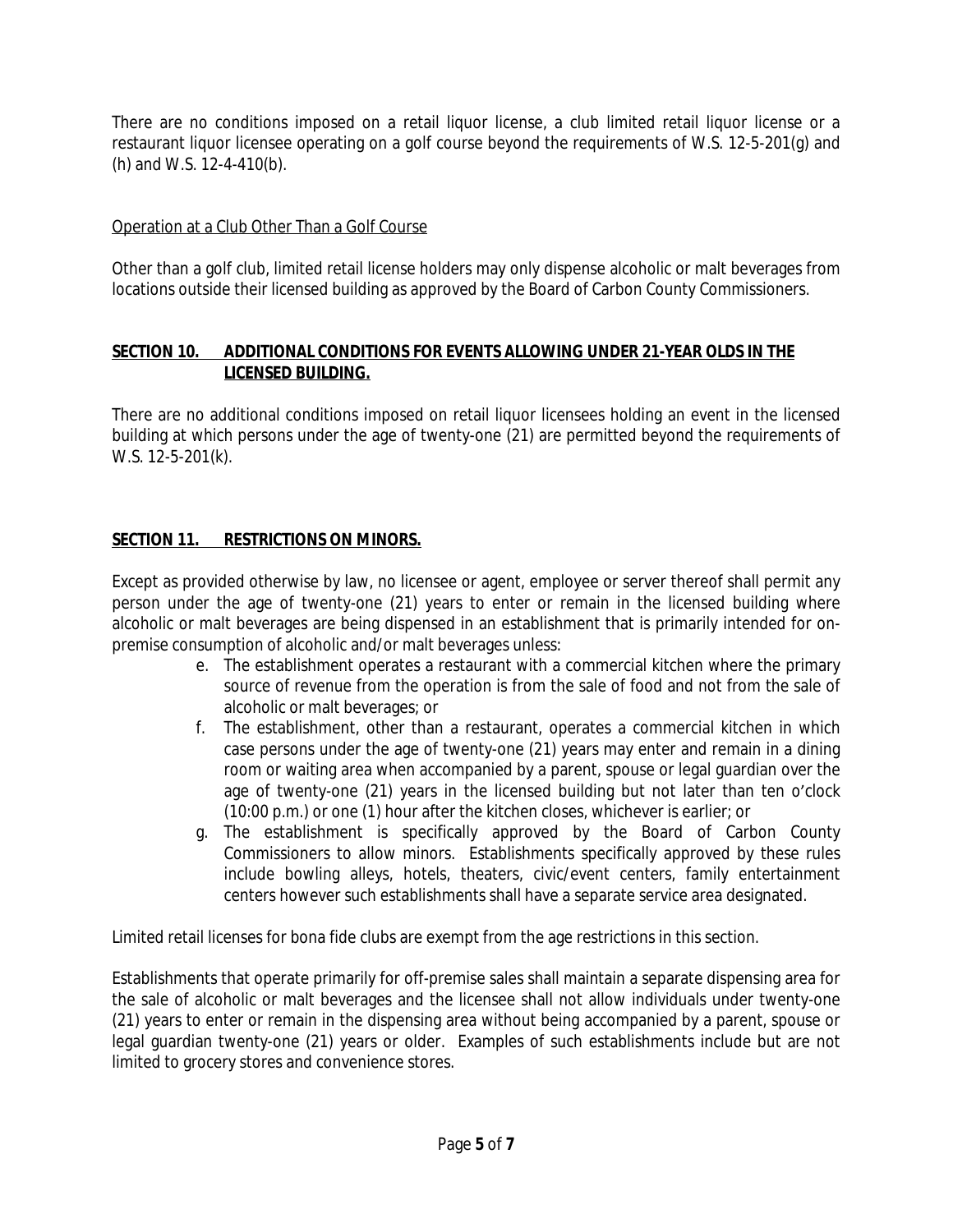No person shall sell, furnish, give or cause to be sold any alcoholic liquor or malt beverage to any person under the age of twenty-one. No person shall be authorized to provide alcohol or malt beverages to any person under the age of twenty-one (21) even if that individual is a legal ward, medical patient or member of his own immediately family.

# **SECTION 12. OTHER RULES.**

## **Additional Information**

The County Clerk and Board of Carbon County Commissioners are authorized to request additional information and supporting documentation in conjunction with applications filed for any license or permit. Prior to issuance, review and inspection of the proposed premises may be conducted by various county department representatives as required by the County Clerk and/or Board of Carbon County Commissioners per W.S. 12-5-201. Representatives of the county may enter the licensed and permitted premises, or those premises where a license or permit is applied for during regular business hours to make reasonable inspections.

# **General Guidelines for Issuing Licenses**

When reviewing new applications for licenses available under these rules the Board of County Commissioners may consider the following information in addition to any other information presented by the applicant(s):

- 1. The health, welfare, quality of life or peaceful enjoyment of the people residing in the vicinity of the proposed premises to be licensed shall not adversely affected.
- 2. The purpose of Wyoming Statutes, Title 12, Alcoholic Beverages shall be carried out by the issuance of the license.
- 3. The number, type and location of existing licenses in the vicinity.
- 4. Whether the proposed premises to be licensed serves as an amenity compatible with other neighborhood activities.
- 5. The proposed site meets current zoning requirements.
- 6. Whether a license, if issued, would provide social and economic opportunities benefiting the community.
- 7. Whether the proposed premises to be licensed is located within 500 feet of a hospital, church, school or daycare facility.
- 8. The anticipated timeframe in which the applicant plans to be operational and open to the public.

In addition, supporting documentation including but not limited to the following may be submitted with the application:

- 1. Business Plan including but not limited to:
	- a. Whether the license will be used to attract other businesses;
	- b. If the license would be used as part of a renovation of a historic building or building of community significance;
	- c. Whether the issuance of the license would create a business anchor for a particular area;